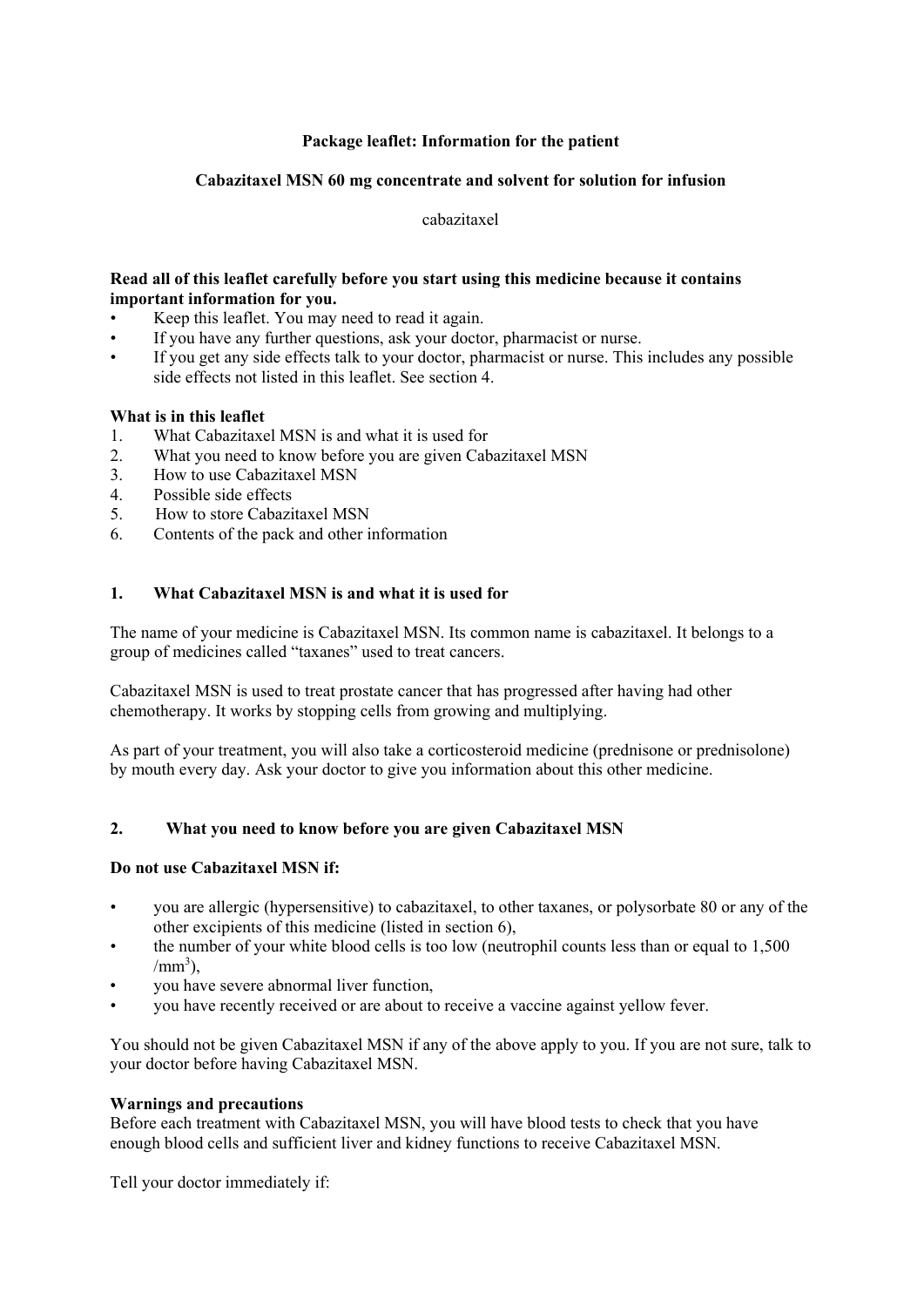- you have fever. During treatment with Cabazitaxel MSN, it is more likely that your white blood cell count may be reduced. Your doctor will monitor your blood and general condition for signs of infections. He/she may give you other medicines to maintain the number of your blood cells. People with low blood counts can develop life-threatening infections. The earliest sign of infection may be fever, so if you experience fever, tell your doctor right away.
- you have ever had any allergies. Serious allergic reactions can occur during treatment with Cabazitaxel MSN.
- you have severe or long-lasting diarrhoea, you feel sick (nausea) or you are being sick (vomiting). Any of these events could cause severe dehydration. Your doctor may need to treat you.
- you have feeling of numbness, tingling, burning or decreased sensation in your hands or feet.
- you have any bleeding problems from the gut or have changes in the colour of your stool or stomach pain. If the bleeding or pain is severe, your doctor will stop your treatment with Cabazitaxel MSN. This is because Cabazitaxel MSN may increase the risk of bleeding or developing holes in the gut wall.
- you have kidney problems.
- . you have yellowing of the skin and eyes, darkening of the urine, severe nausea (feeling sick) or vomiting, as they could be signs or symptoms of liver problems.
- you experience any significant increase or decrease in daily urinary volume.
- you have blood in your urine.

If any of the above applies to you, tell your doctor immediately. Your doctor may reduce the dose of Cabazitaxel MSN or stop the treatment.

## **Other medicines and Cabazitaxel MSN**

Please tell your doctor, pharmacist or nurse if you are taking or have recently taken any other medicines. This includes medicines obtained without a prescription. This is because some medicines can affect the way Cabazitaxel MSN works or Cabazitaxel MSN can affect how other medicines work. These medicines include the following:

- ketoconazole, rifampicin (for infections);
- carbamazepine, phenobarbital or phenytoin (for seizures);
- St John's Wort (*Hypericum perforatum*) (herbal remedy for depression and other conditions);
- statins (such as simvastatin, lovastatin, atorvastatin, rosuvastatin, or pravastatin) (for reducing the cholesterol in your blood);
- valsartan (for hypertension);
- repaglinide (for diabetes).

Talk to your doctor before getting vaccinations while you are receiving Cabazitaxel MSN.

### **Pregnancy, breast-feeding and fertility**

Cabazitaxel MSN should not be used in pregnant women or women of childbearing age not using contraception.

Cabazitaxel MSN should not be used during breast-feeding.

Use a condom during sex if your partner is or could become pregnant. Cabazitaxel MSN could be present in your semen and may affect the foetus. You are advised not to father a child during and up to 6 months after treatment and to seek advice on conservation of sperm prior to treatment because Cabazitaxel MSN may alter male fertility.

### **Driving and using machines**

You may feel tired or dizzy when having this medicine. If this happens, do not drive or use any tools or machines until you feel better.

### **Cabazitaxel MSN contains ethanol (alcohol)**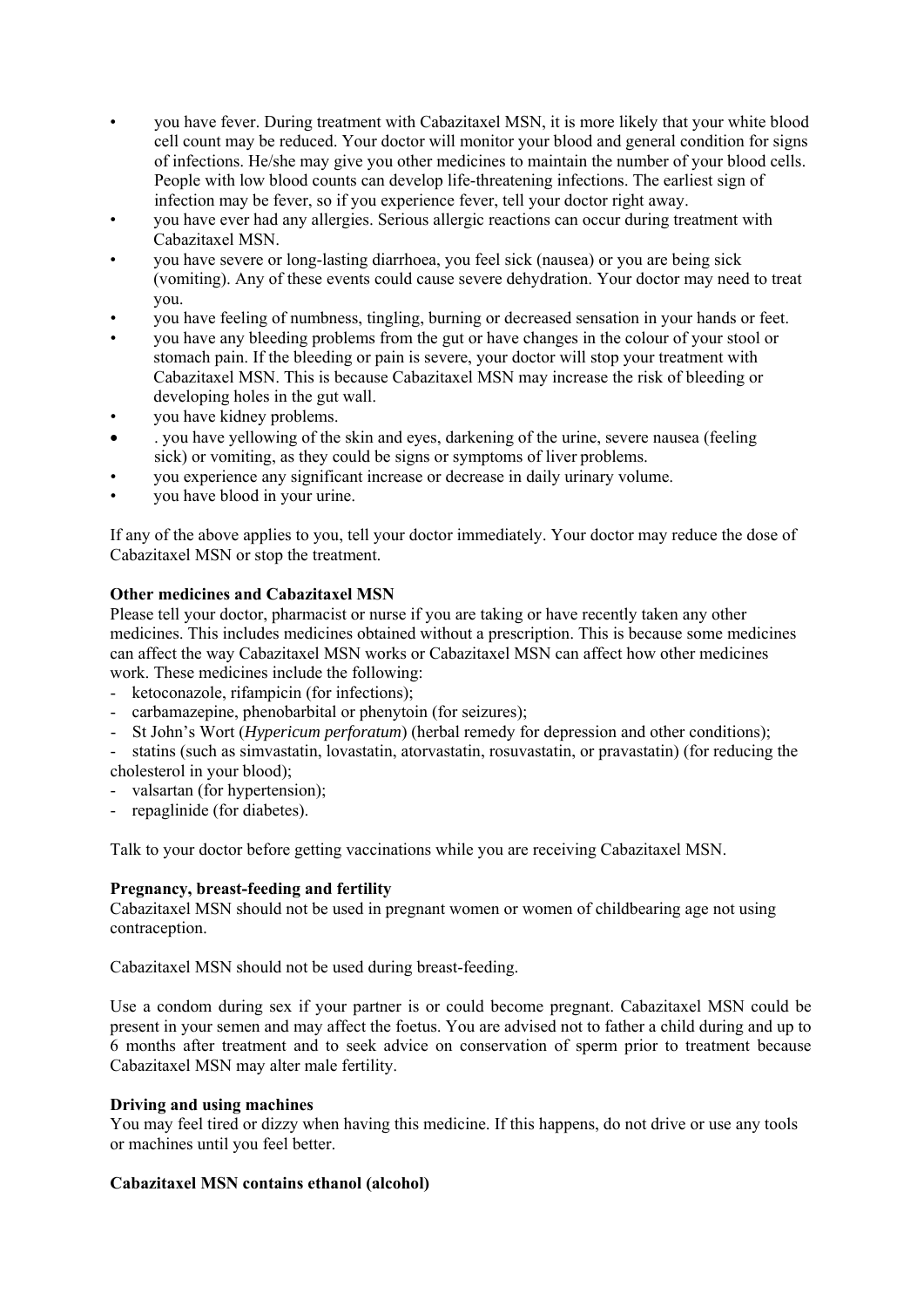This medicine contains 573 mg of alcohol (ethanol) in each solvent vial. The amount in the dose of this medicine is equivalent to less than 11 ml beer or 5 ml wine. The small amount of alcohol in this medicine will not have any noticeable effects. If you are addicted to alcohol, have liver disease or epilepsy, talk to your doctor or pharmacist before taking this medicine.

# **Cabazitaxel MSN contains polysorbate 80**

Polysorbates can have an effect on your circulation and heart (e.g., low blood pressure, heart beat changes).

## **3. How to use Cabazitaxel MSN Instructions for use**

Anti-allergic medicines will be given to you before you have Cabazitaxel MSN to reduce the risk of allergic reactions.

- Cabazitaxel MSN will be given to you by a doctor or a nurse.
- Cabazitaxel MSN must be prepared (diluted) before it is given. Practical information for handling and administration of Cabazitaxel MSN for doctors, nurses and pharmacists is provided with this leaflet.
- Cabazitaxel MSN will be given by a drip (infusion) into one of your veins (intravenous use) in hospital for about an hour.
- As part of your treatment, you will also take a corticosteroid medicine (prednisone or prednisolone) by mouth every day.

## **How much and how often to have**

- The usual dose depends on your body surface area. Your doctor will calculate your body surface area in square meters  $(m<sup>2</sup>)$  and will decide the dose you should have.
- You will usually have an infusion once every 3 weeks.

If you have any further questions on the use of this medicine, ask your doctor, pharmacist or nurse.

## **4. Possible side effects**

Like all medicines, this medicine can cause side effects, although not everybody gets them. Your doctor will discuss these with you and will explain the potential risks and benefits of your treatment.

## **See a doctor immediately if you notice any of the following side effects:**

- fever (high temperature). This is common (may affect up to 1 in 10 people).
- severe loss of body fluids (dehydration). This is common (may affect up to 1 in 10 people). This can occur if you have severe or long-lasting diarrhoea, or fever, or if you are being sick (vomiting).
- severe stomach pain or stomach pain that doesn't go away. This can occur if you have a hole in the stomach, food pipe, gut or bowel (gastrointestinal perforation). This can lead to death.

If any of the above applies to you, tell your doctor immediately.

## **Other side effects include:**

**Very common** (may affect more than 1 in 10 people):

- decrease in the number of red (anaemia), or white blood cells (which are important in fighting infection)
- decrease in the number of platelets (which results in increased risk of bleeding)
- loss of appetite (anorexia)
- stomach upsets including feeling sick (nausea), being sick (vomiting), diarrhoea or constipation
- back pain
- blood in the urine
- feeling tired, weak or lack of energy.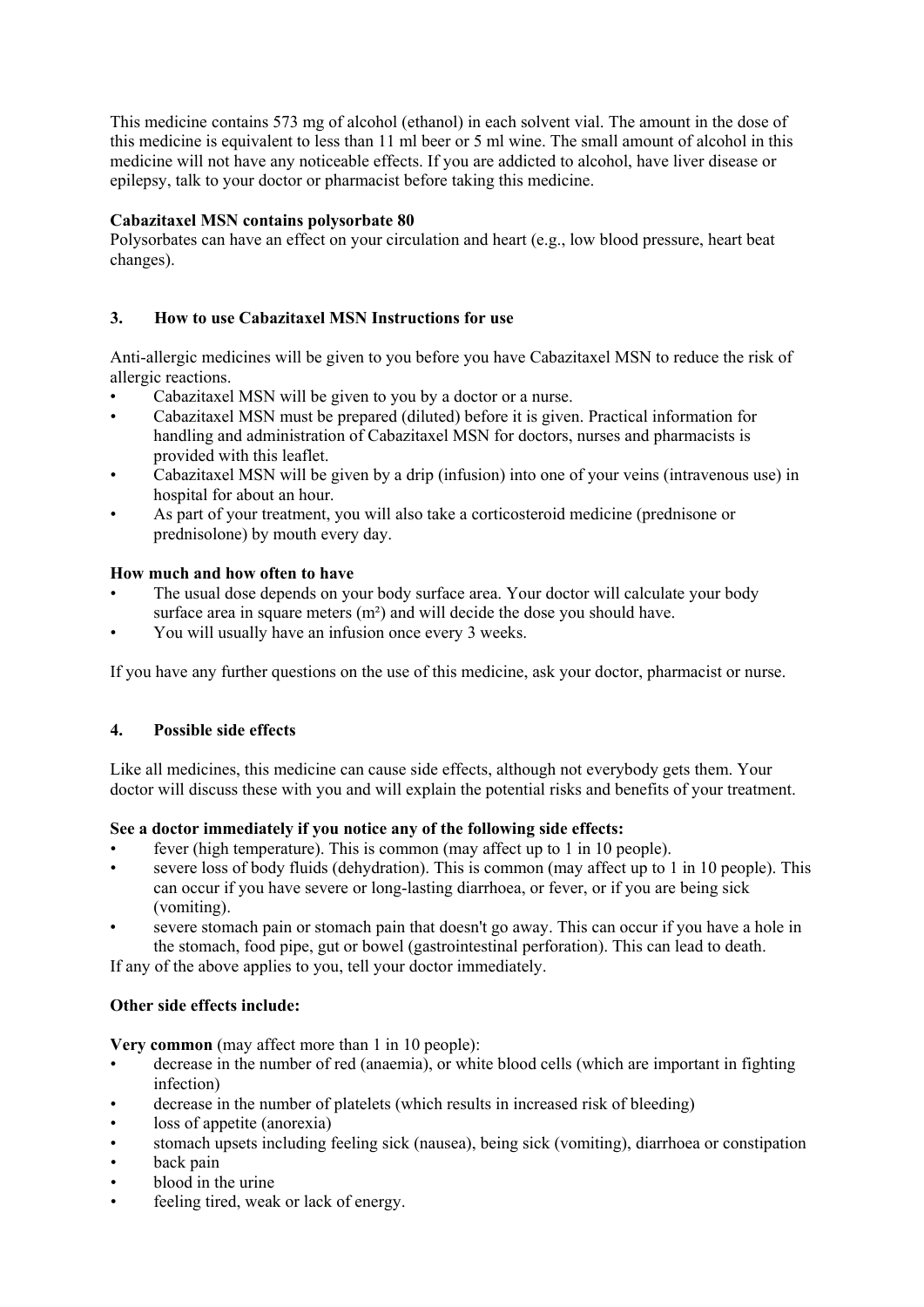**Common** (may affect up to 1 in 10 people):

- alteration of taste
- shortness of breath
- $\bullet$  cough
- abdominal pain
- short term hair loss (in most cases normal hair growth should return)
- joint pain
- urinary tract infection
- lack of white blood cells associated with fever and infection
- feeling of numbness, tingling, burning or decreased sensations in hands and feet
- dizziness
- headache
- decrease or increase in blood pressure
- uncomfortable feeling in the stomach, heart burn or belching
- stomach pain
- haemorrhoids
- muscle spasm
- painful or frequent urination
- urinary incontinence
- kidney disease or problems
- sore in the mouth or on lips
- infections or risk of infections
- high blood sugar
- insomnia
- mental confusion
- feeling anxious
- abnormal feeling or loss of sensation or pain in hands and feet
- trouble with balance
- rapid or irregular heartbeat
- blood clot in the leg or in the lung
- skin feeling flushed
- pain in mouth or throat
- rectal bleeding
- muscle discomfort, aches weakness or pain
- swelling of the feet or legs
- chills.

**Uncommon** (may affect up to 1 in 100 people):

- low blood potassium
- ringing in the ear
- skin feeling hot
- redness of the skin
- nail disorder (change in the colour of your nails; nails may detach)
- inflammation of the bladder, which can occur when your bladder has been previously exposed to radiation therapy (cystitis due to radiation recall phenomenon).

**Frequency not known** (cannot be estimated from the available data):

• interstitial lung disease (inflammation of the lungs causing coughing and difficulty breathing).

## **Reporting of side effects**

If you get any side effects, talk to your doctor, pharmacist or nurse. This includes any possible side effects not listed in this leaflet. You can also report side effects directly via the national reporting system listed in Appendix V. By reporting side effects you can help provide more information on the safety of this medicine.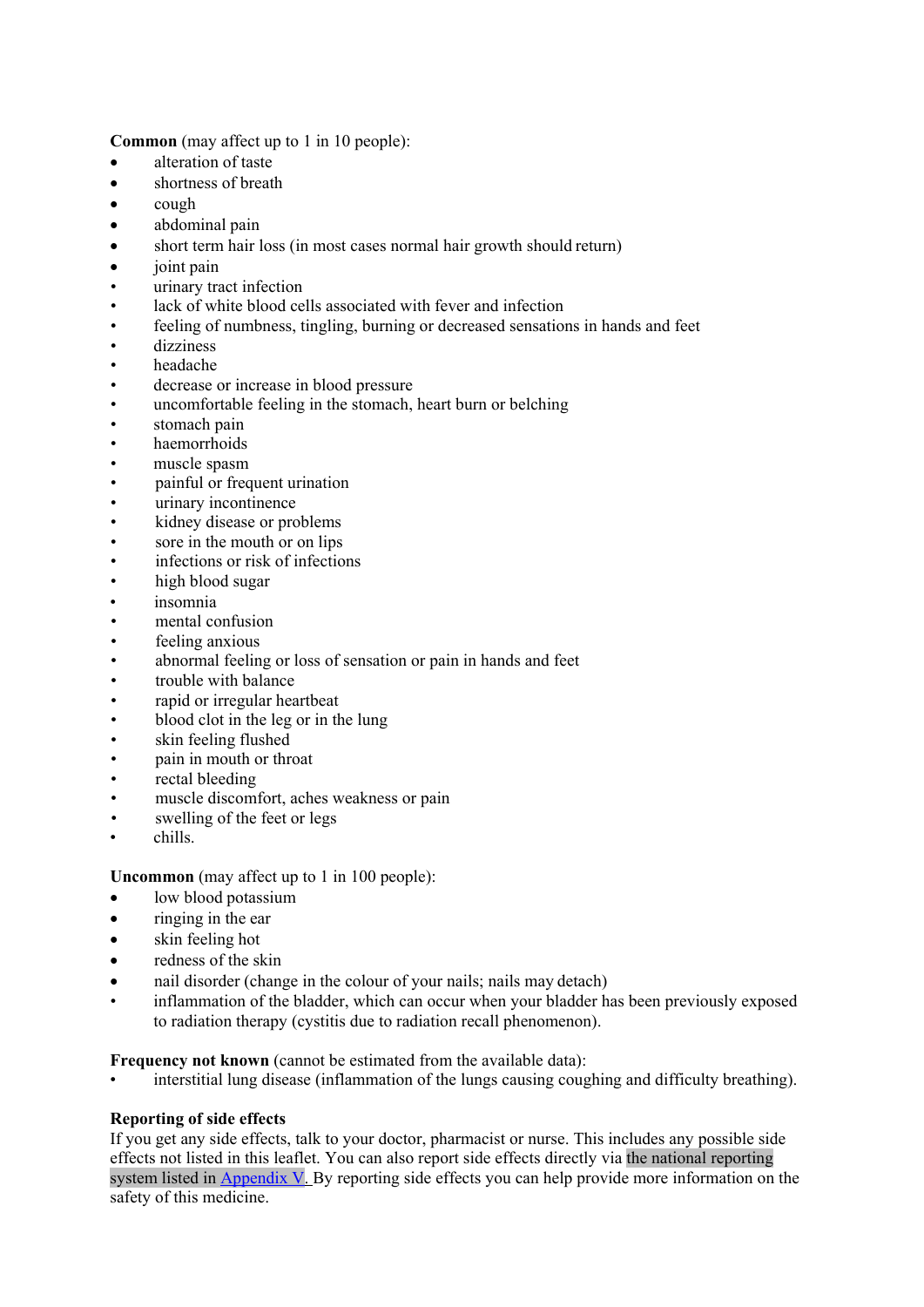## **5. How to store Cabazitaxel MSN**

Keep this medicine out of the sight and reach of children.

Do not use this medicine after the expiry date which is stated on the outer carton and on the label of the vials after EXP. The expiry date refers to the last day of that month.

This medicinal product does not require any special storage conditions.

Information about storage and the time to use Cabazitaxel MSN, once it has been diluted and is ready to use, are described in the section "PRACTICAL INFORMATION FOR MEDICAL OR HEALTHCARE PROFESSIONALS ON PREPARATION, ADMINISTRATION AND HANDLING OF Cabazitaxel MSN".

Any unused product or waste material should be disposed of in accordance with local requirements. These measures will help to protect the environment.

## **6. Contents of the pack and other information**

## **What Cabazitaxel MSN contains**

The active substance is cabazitaxel. One ml of concentrate contains 40 mg cabazitaxel. Each vial of concentrate contains 60 mg cabazitaxel.

The other ingredients are polysorbate 80 and acid citric in the concentrate, and ethanol 96% and water for injections in the solvent (see section 2 "Cabazitaxel MSN contains alcohol").

Note: Both the Cabazitaxel MSN 60 mg/1.5 ml concentrate vial (fill volume: 73.2 mg of cabazitaxel/1.83 ml) and the solvent vial (fill volume: 5.67 ml) contain an overfill to compensate for liquid loss during preparation. This overfill ensures that after dilution with the **ENTIRE** contents of the accompanying solvent, there is solution containing 10 mg/ml cabazitaxel.

### **What Cabazitaxel MSN looks like and contents of the pack**

Cabazitaxel MSN is a concentrate and solvent for solution for infusion (sterile concentrate). The concentrate is a clear colorless to pale yellow viscous solution. The solvent is a clear and colourless solution.

One pack of Cabazitaxel MSN contains:

- − One single use clear glass vial, closed with a chlorobutyl rubber closure sealed by an aluminium cap with a plastic flip-off cover, containing 1.5 ml (nominal volume) concentrate.
- − One single use clear glass vial, closed with a chlorobutyl rubber closure sealed by an aluminium cap with a plastic flip-off cover, containing 4.5 ml (nominal volume) solvent.

### **Marketing Authorisation Holder**

MSN Labs Europe Limited, KW20A, Corradino Park, Paola PLA 3000, Malta

### **Manufacturer**

Pharmadox Healthcare Ltd,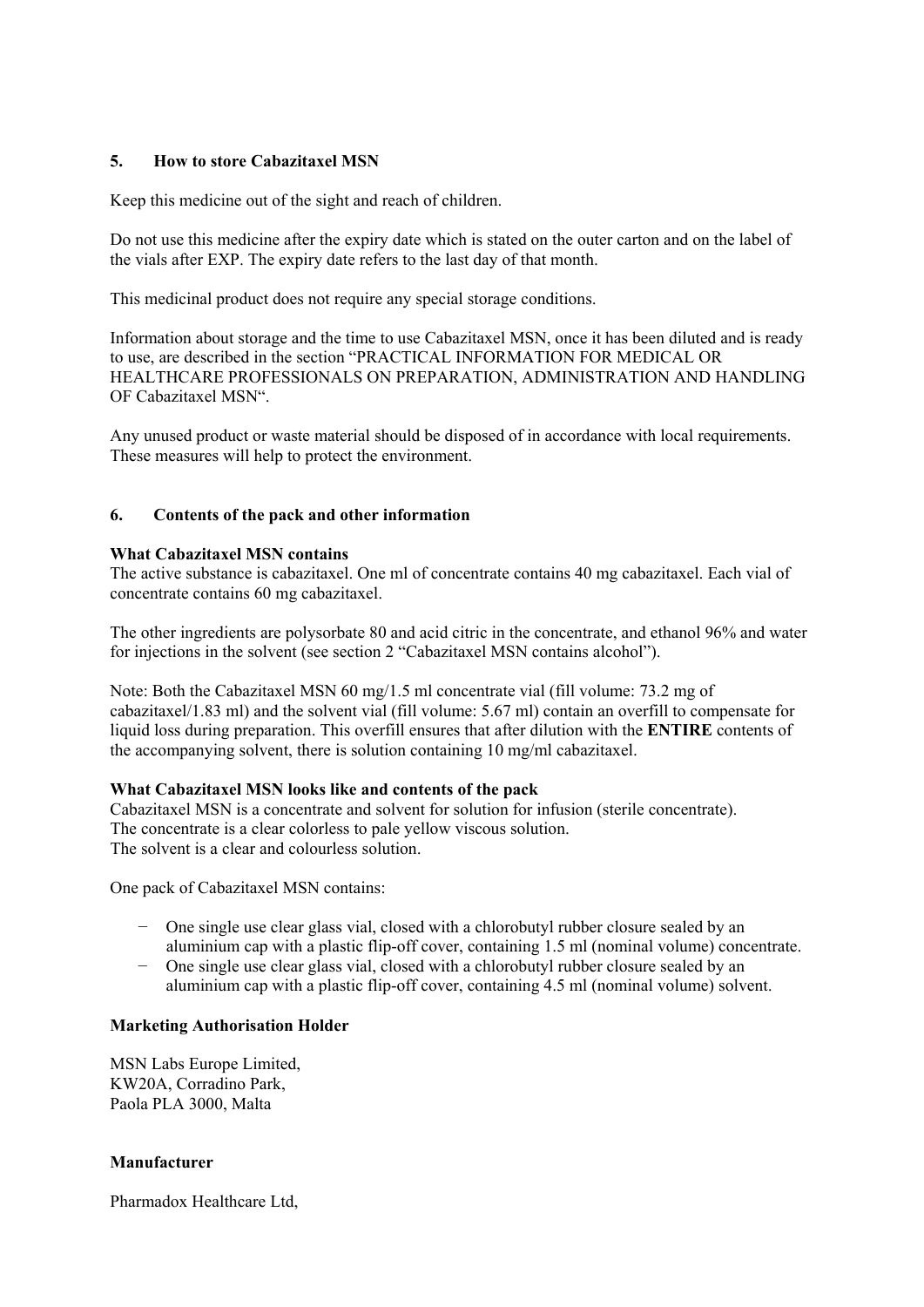KW20A Kordin Industrial Park, Paola, PLA3000, Malta

# **This leaflet was last revised in**

# **This medicinal product is authorised in the Member States of the EEA under the following names:**

| Denmark        | Cabazitaxel Medical Valley                                                           |
|----------------|--------------------------------------------------------------------------------------|
| Finland        | Cabazitaxel Medical Valley 60 mg infuusiokonsentraatti ja liuotin, liuosta varten    |
| Germany        | Cabazitaxel AXiromed 60 mg Konzentrat und Lösung zur Herstellung einer               |
|                | Infusionslösung                                                                      |
| <b>Ireland</b> | Cabazitaxel MSN                                                                      |
| Netherlands    | Cabazitaxel Vivanta 60 mg concentraat en oplosmiddel voor oplossing voor infusie     |
| Norway         | Cabazitaxel Medical Valley                                                           |
| Poland         | Cabazitaxel Medical Valley                                                           |
| Spain          | Cabazitaxel Vivanta 60 mg concentrado y disolvente para solución para perfusion      |
|                | <b>EFG</b>                                                                           |
| Sweden         | Cabazitaxel Medical Valley 60 mg koncentrat och vätska till infusionsvätska, lösning |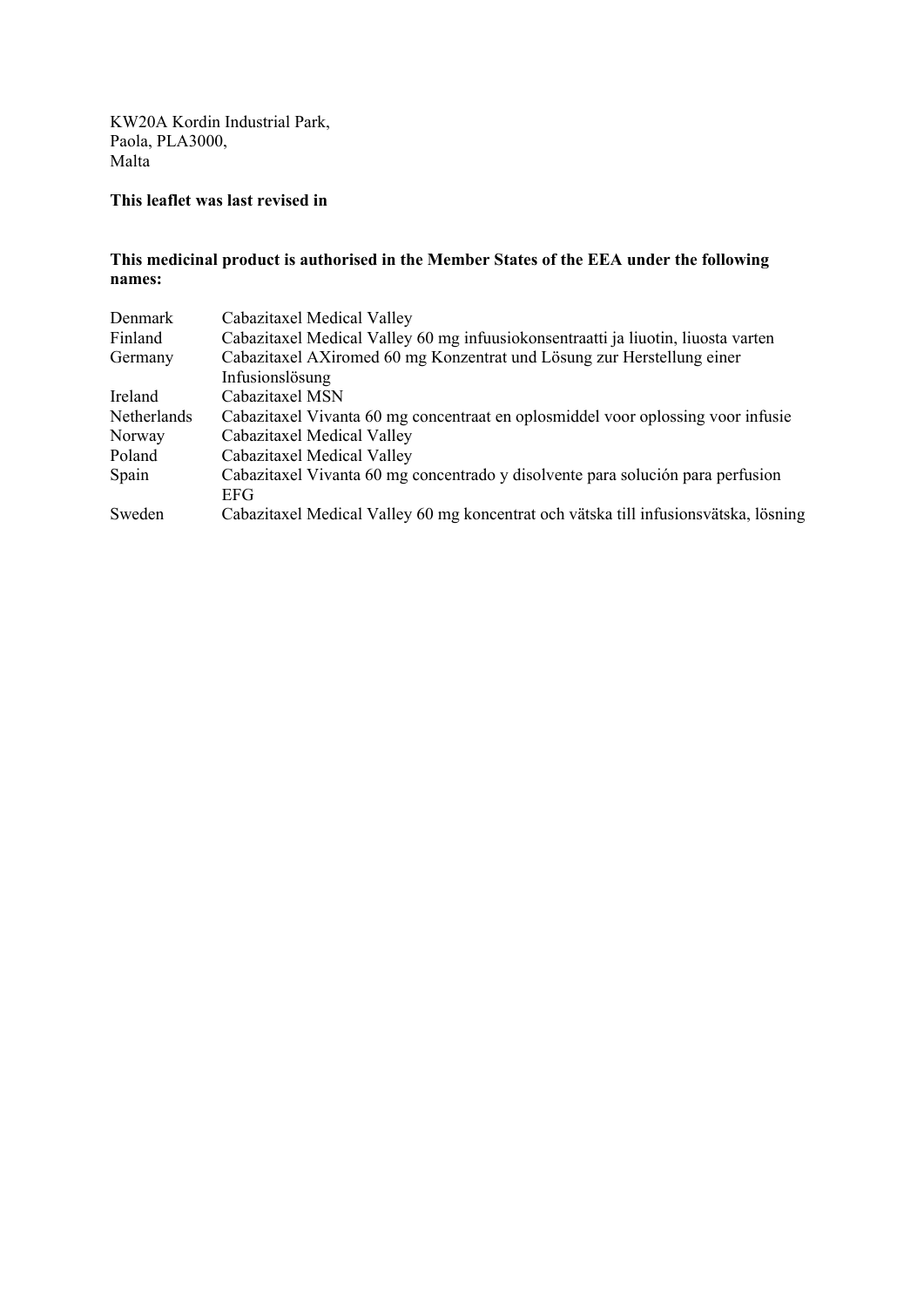### **The following information is intended for healthcare professionals only.**

## **PRACTICAL INFORMATION FOR MEDICAL OR HEALTHCARE PROFESSIONALS ON PREPARATION, ADMINISTRATION AND HANDLING OF Cabazitaxel MSN 60 mg CONCENTRATE AND SOLVENT FOR SOLUTION FOR INFUSION**

This information supplements sections 3 and 5 for the user.

It is important that you read the entire content of this procedure prior to the preparation of the infusion solution.

### **Incompatibilities**

This medicine must not be mixed with other medicines except those used for the dilutions.

### **Shelf life and special precautions for storage**

## For the pack of Cabazitaxel MSN 60 mg concentrate and solvent

#### After opening

The concentrate and solvent vials must be used immediately. If not used immediately, in-use storage times and conditions are the responsibility of the user. From a microbiological point of view, the twostep dilution process must take place in controlled and aseptic conditions (see below "Preparation and administration precautions").

**After initial dilution** of Cabazitaxel MSN 60 mg concentrate with the **entire** contents of the solvent vial chemical and physical in-use stability has been demonstrated for 1 hour at ambient temperature.

### **After final dilution in the infusion bag/bottle**

Chemical and physical stability of the infusion solution has been demonstrated for 8 hours at ambient temperature (15°C - 30°C) including the 1-hour infusion time and for 48 hours at refrigerated conditions including the 1-hour infusion time.

From a microbiological point of view, the infusion solution should be used immediately. If not used immediately, in-use storage times and conditions are the responsibility of the user and would normally not be longer than 24 hours at  $2^{\circ}C - 8^{\circ}C$ , unless dilution has taken place in controlled and validated aseptic conditions.

### **Preparation and administration precautions**

As for any other antineoplastic agent, caution should be exercised when handling and preparing Cabazitaxel MSN solutions, taking into account the use of containment devices, personal protective equipment (e.g. gloves), and preparation procedures.

If Cabazitaxel MSN, at any step of its handling, should come into contact with the skin, wash immediately and thoroughly with soap and water. If it should come into contact with mucous membranes, wash immediately and thoroughly with water.

Cabazitaxel MSN should only be prepared and administered by personnel trained in handling cytotoxic agents. Pregnant staff should not handle it.

Always dilute the concentrate for solution for infusion with the **entire** supplied solvent before adding to infusion solutions.

### **Preparation steps**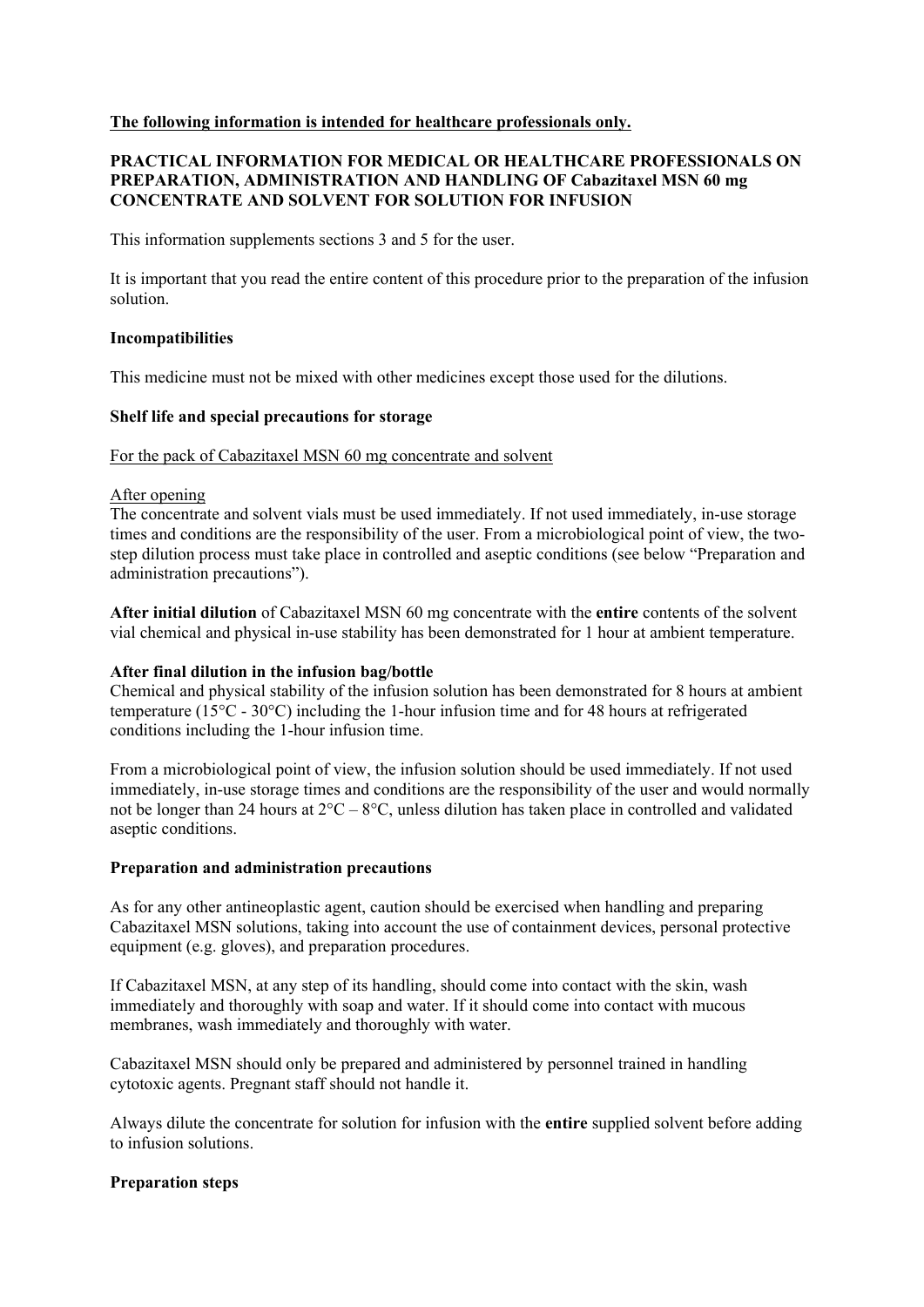Read this **ENTIRE** section carefully before mixing and diluting. Cabazitaxel MSN requires **TWO** dilutions prior to administration. Follow the preparation instructions provided below. Note: Both the Cabazitaxel MSN 60 mg/1.5 ml concentrate vial (fill volume: 73.2 mg of cabazitaxel/1.83 ml) and the solvent vial (fill volume: 5.67 ml) contain an overfill to compensate for liquid loss during preparation. This overfill ensures that after dilution with the **ENTIRE** contents of the accompanying solvent, there is solution containing 10 mg/ml cabazitaxel.

The following two-step dilution process must be carried out in an aseptic manner for preparing the solution for infusion.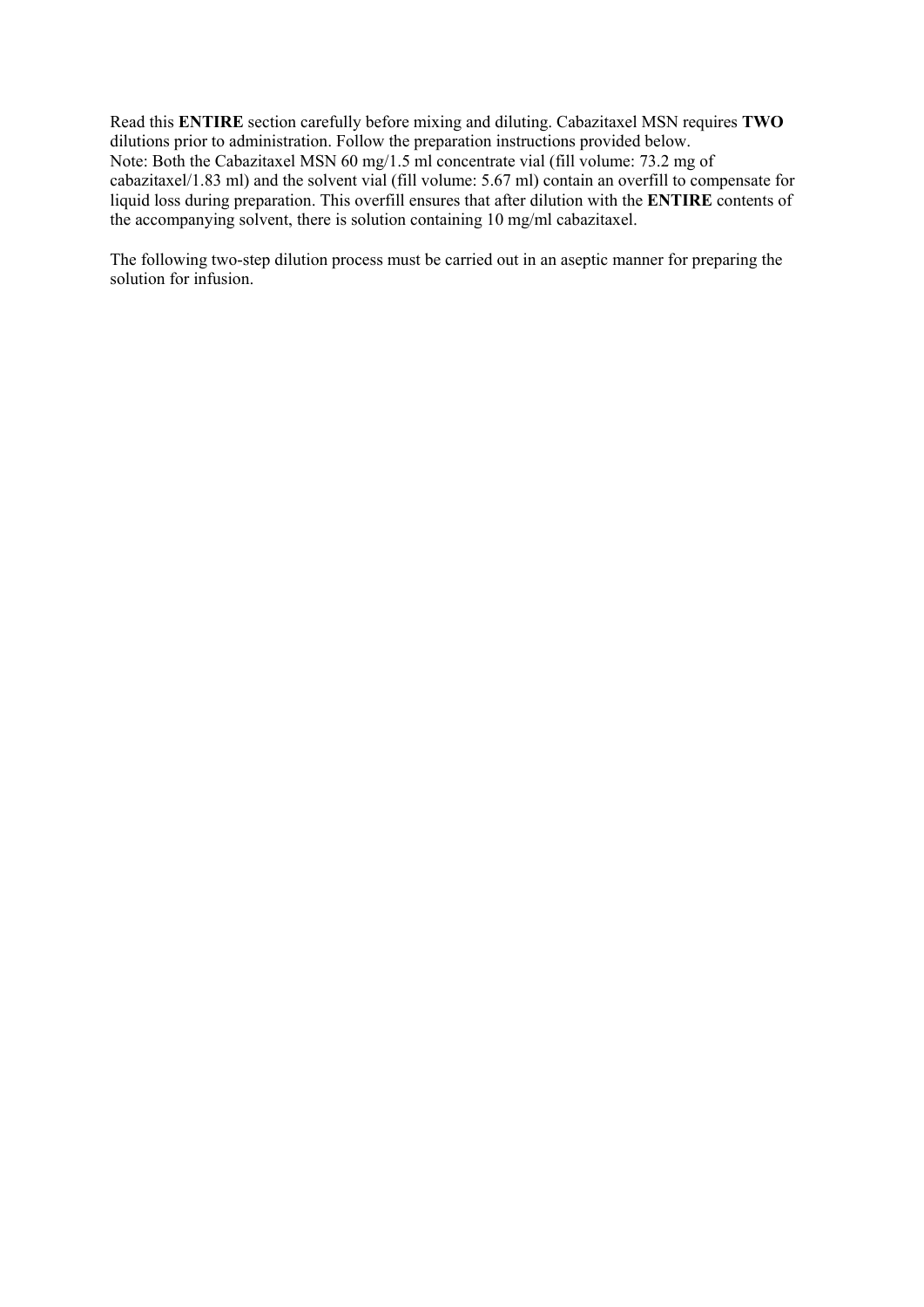## **Step 1: Initial dilution of the concentrate for solution for infusion with the supplied solvent.**

#### **Step 1.1**

Inspect the concentrate vial and the supplied solvent. The concentrate solution and the solvent should be clear.



## **Step 1.2**

Using a syringe fitted with a needle, aseptically withdraw the **entire** contents of the supplied solvent by partially inverting the vial.

## **Step 1.3**

Inject the **entire** contents into the corresponding concentrate vial.

To limit foaming as much as possible when injecting the solvent, direct the needle onto the inside wall of the vial of concentrate solution and inject slowly.

Once reconstituted, the resultant solution contains 10 mg/ml of cabazitaxel.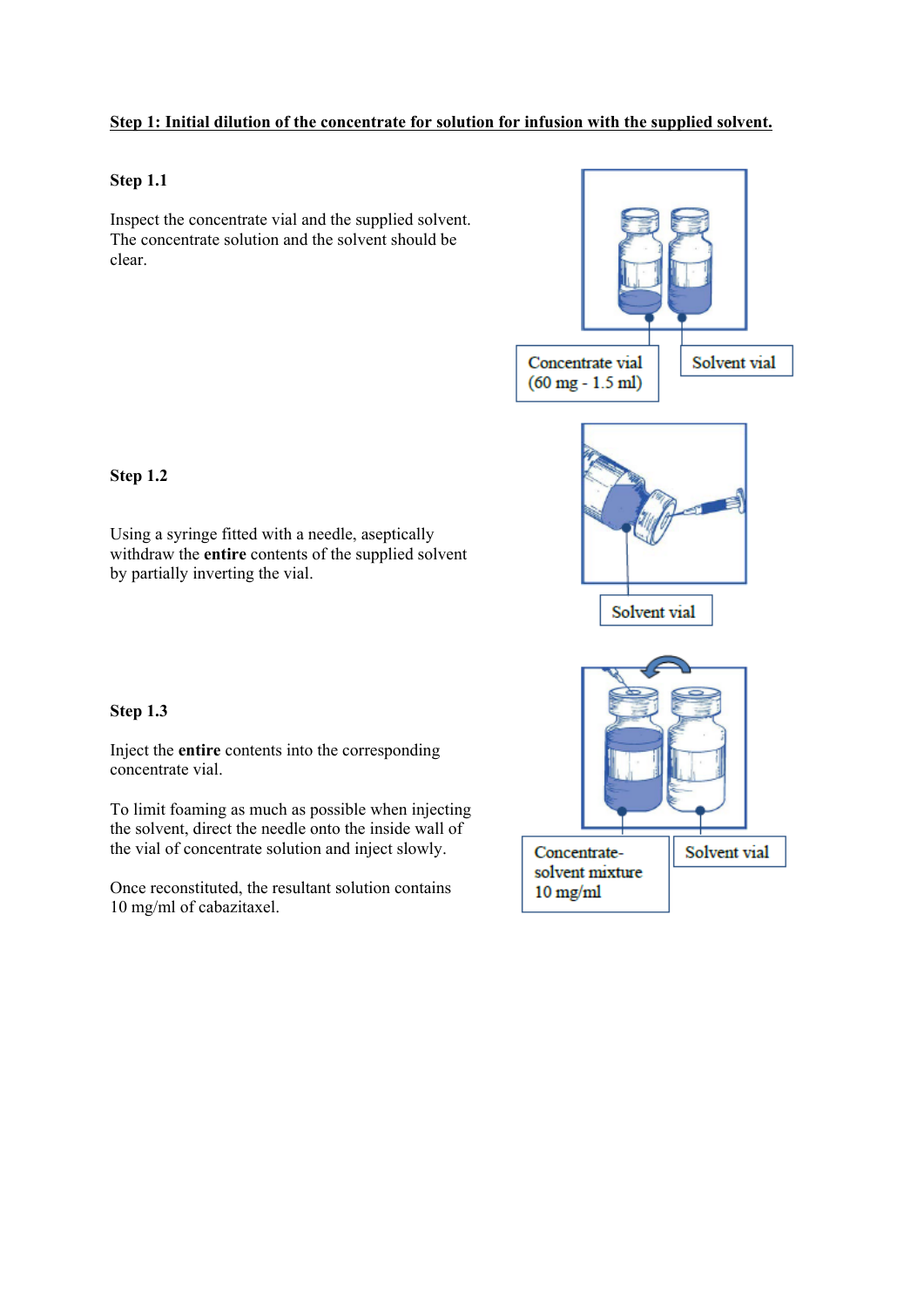### **Step 1.4**

Remove the syringe and needle and mix manually and gently by repeated inversions until obtaining a clear and homogeneous solution. It could take approximately 45 seconds.

## **Step 1.5**

Let this solution stand for approximately 5 minutes and check then that the solution is homogeneous and clear.

It is normal for foam to persist after this time period.

This resulting concentrate-solvent mixture contains 10 mg/ml of cabazitaxel (at least 6 ml deliverable volume). The second dilution should be done immediately (within 1 hour) as detailed in Step 2.

More than one vial of the concentrate-solvent mixture may be necessary to administer the prescribed dose.



Concentrate-solvent mixture 10 mg/ml



Concentrate-solvent mixture 10 mg/ml

## **Step 2: Second (final) dilution for infusion**

### **Step 2.1**

Aseptically withdraw the required amount of concentratesolvent mixture (10 mg/ml of cabazitaxel), with a graduated syringe fitted with a needle. As an example, a dose of 45 mg Cabazitaxel MSN would require 4.5 ml of the concentrate solvent mixture prepared following Step 1.

Since foam may persist on the wall of the vial of this solution, following its preparation described in Step 1, it is preferable to place the needle of the syringe in the middle when extracting.